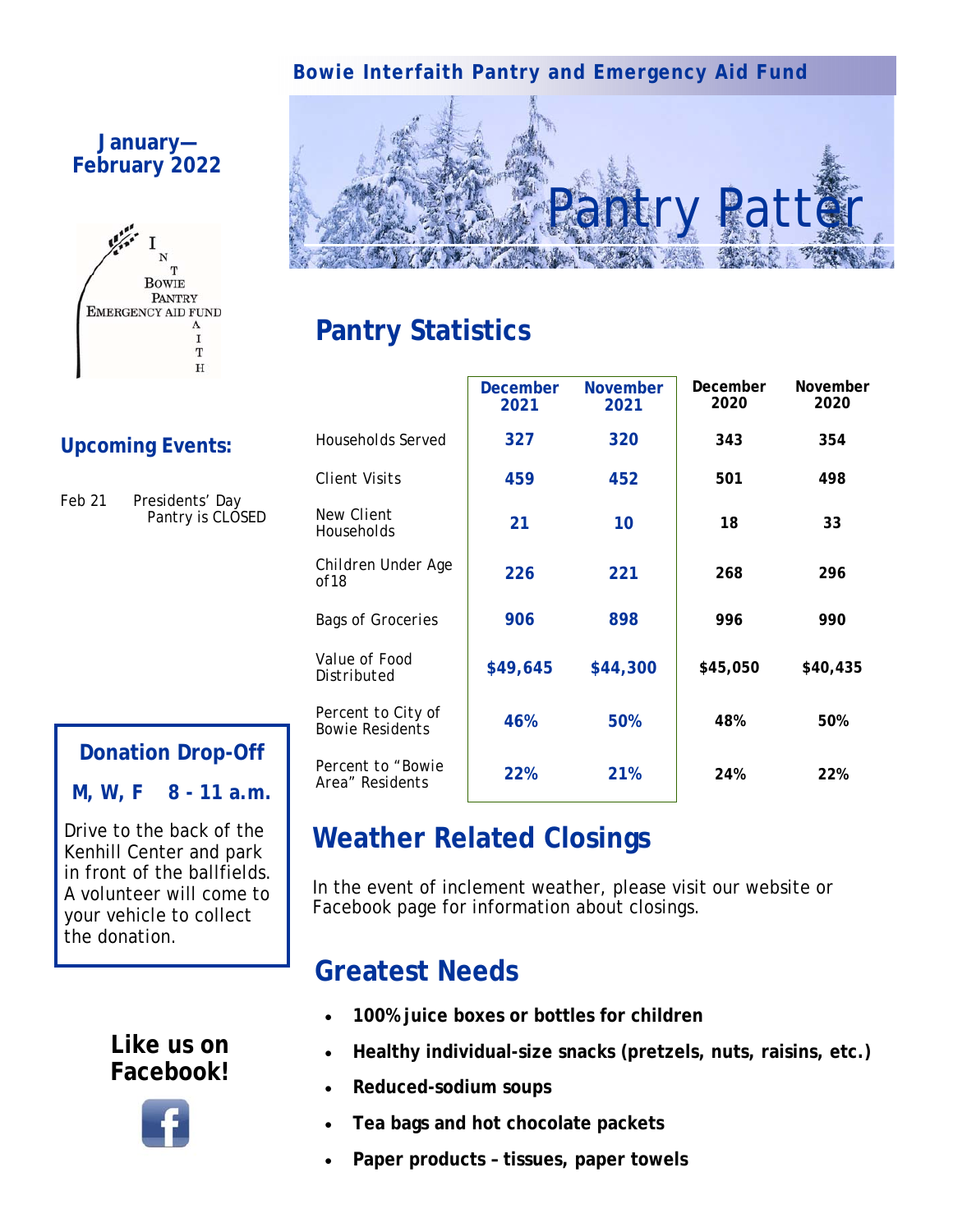# **Holidays 2021**

#### *Gift Cards*

Many thanks to all those who contributed to our 2021 Holiday Programs. Your generous donations allowed us to help our clients as follows:

- 265 households received gift cards for Thanksgiving and Christmas food
- Families were provided with gift cards to purchase gifts for 182 children

#### *Trees*

The Bowie Lions Club continued their tradition of donating two trees including decorations to the pantry. The families who received them were very grateful and looked forward to having a beautifully decorated tree for Christmas.

# **Yearly Statistics**

|                           | 2018 | 2019              | 2020                      | 2021  |
|---------------------------|------|-------------------|---------------------------|-------|
| # Families<br>Served      | 646  | 611               | 1,015                     | 641   |
| # Client<br><b>Visits</b> |      | 3,887 3,833 5,423 |                           | 5,480 |
| # Bags of<br>Food         |      |                   | 7,706 7,602 10,828 10,830 |       |

# **Pantry Operations Update**

Our pantry continues to serve all those who come to us for food assistance. We never turned anyone away or closed early due to lack of food.

We are very fortunate to live in a community which truly looks out for each other and believes that no one should go hungry. The support we receive from individuals, churches, temple, businesses, civic organizations, schools and groups is incredibly generous, and we have been able to keep up with the needs of those we serve. We also thank the City of Bowie for its continued support of our efforts and its financial support of our Emergency Aid Fund.

We continue to operate with a much smaller group of volunteers than before the pandemic. We reconfigured our inside space into specific work areas to allow for social distancing. The pantry continues to offer drive-up service only; we have found this to be very efficient and allows us to keep up with the increased demand.

Our volunteers are truly amazing and are responsible for packing, sorting, shelving, filling up shopping carts, loading groceries into cars, collecting donations from donor vehicles, shopping for our greatest needs, picking up from Wegmans and Walmart, collecting donations from drop off locations, working in our garden, and so much more.

We have received many inquiries about volunteering at the pantry. As much as we appreciate everyone's interest in supporting the pantry, we do not have any volunteer openings at the pantry. We also do not have the space to accommodate groups of volunteers. We can always use more shoppers so if that is of interest, please e-mail the pantry for additional details (bowiefoodpantry@gmail.com).

#### *Our Mission*

The Bowie Interfaith Pantry and Emergency Aid Fund provides food assistance to qualifying residents of Prince George's County. We are income based.

Residents of the City of Bowie may apply to our Emergency Aid Fund. The Fund provides assistance with rent, mortgage payments, and utilities.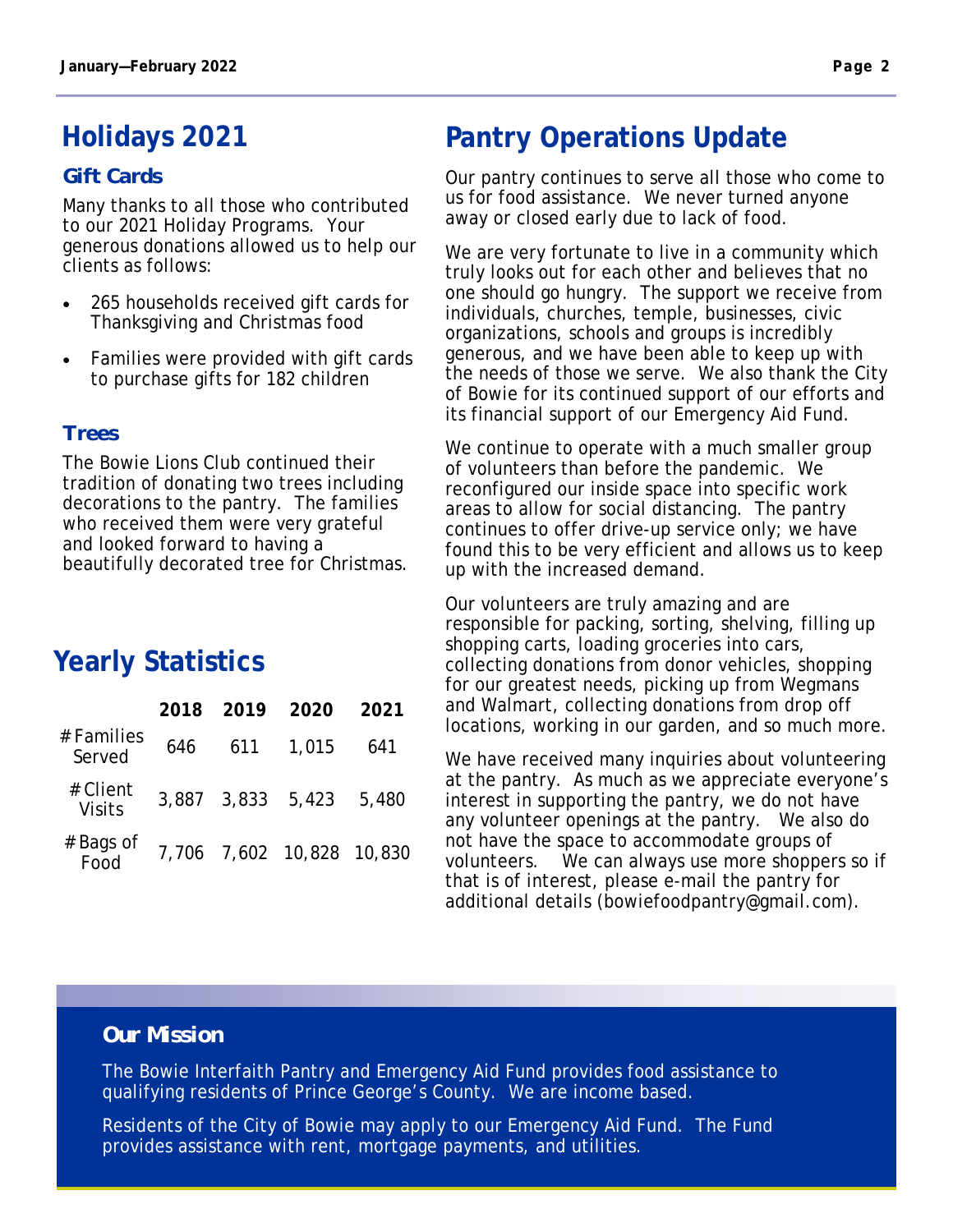### **November/December/January Food Donations**

A heartfelt thanks to all those who donated to the Pantry in November, December, and January:

- All Saints Lutheran Church
- American Heritage Girls
- American Legion Disney Bell Unit 66
- Apostolic Breakthrough International Ministries
- Ascension Catholic Church & St. Vincent DePaul Society
- Belair Church of Christ
- Bikran Yoga Works
- Blue Skys Stable
- B. N. V. Remodeling
- Bowie City Church
- Bowie Crofton Garden Club
- Bowie Fit Body Boot Camp
- Bowie Ice Arena
- Bowie Lions Club
- Bowie Interfaith Thanksgiving Service
- Bowie Silver Senior Softball
- Bowie Volunteer Fire Department and Rescue Squad – Santa Rides
- Bowie Youth and Family Services
- The Breakthrough Church
- Buffalo Soldiers Maryland
- Building Hope Ministries
- Chesapeake Chorale
- Chapel Forge Early Education Center
- Chosen Generation Church
- Church of the Redeemer/Hope to You
- Christian Community Presbyterian Church
- City of Bowie
- City of Bowie Outreach Committee
- The Cleaning Authority
- Collington Life Care Community
- Colonial English Handbell Ringers
- Cresthill Church
- DeCaro, Doran, Siciliano, Gallagher & Deblasis, LLP
- DeMaio Family Chiropractic & Physical Therapy
- Ebenezer United Methodist Church
- Enlightened Church of Bowie
- EXIT Landmark Realty
- Faith Fellowship Church
- First Lutheran Church of Bowie
- Fragrance of Grace, International
- Freedom Row Prayer Ministries
- FTI Consulting
- Giant Giving Tag Program



*DeCaro, Doran, Siciliano, Gallagher & Deblasis, LLP stopped by with their annual contribution to our holiday programs.* 

- Girl Scout Troop 1019
- The Goddard School of Bowie
- Gold's Gym
- Grace Baptist Church
- Grace Lutheran Church
- Hardesty & Hanover, LLC
- Heaven Sent Cupcakery
- High Bridge Citizens Association
- High Bridge Elementary School
- Holy Trinity Episcopal Day School
- HomeCentris Personal Care
- InstallNET
- It's All About the Hair
- Jack & Jill of America/GSM
- Jack & Jill of America/Prince George's County Chapter
- Kettering Community Association
- Kia of Bowie
- Kratos Integral Systems Int'l
- Ladies of Bowie

*(Continued on page 4)* 



*The Buffalo Soldiers of MD continue their support of our Thanksgiving program.*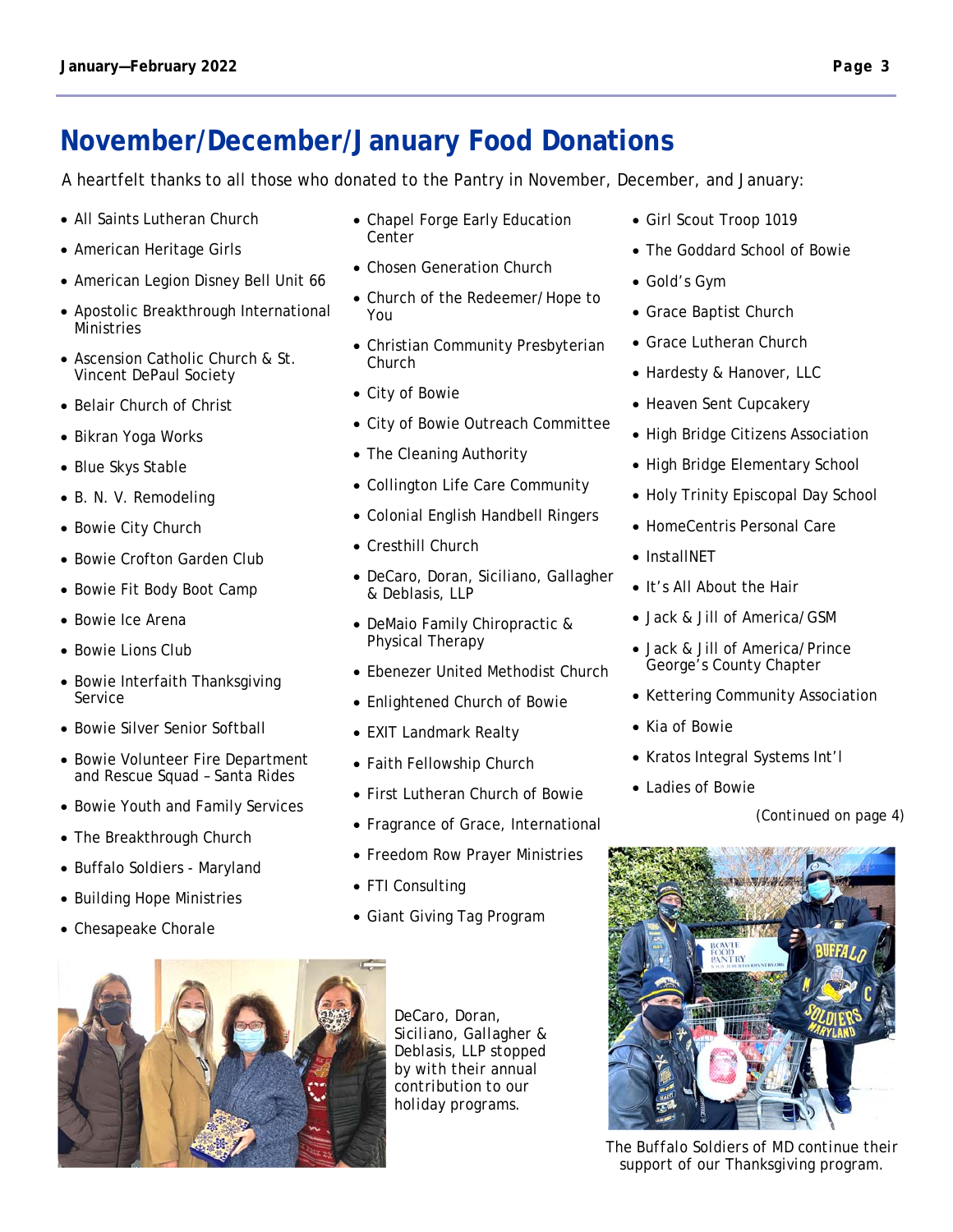### **November/December/January Food Drives, continued**

#### *Continued from page 3)*

- Little Ladies for the Future
- LOVE A. M. E. Church
- Microsoft Matching Funds
- Mitchellville Drifters
- Money One FCU
- Mountain of Fire and Miracles Ministries
- Mount Oak United Methodist Church
- NASA Federal Credit Union
- New Foundation Apostolic Ministries
- Northridge Community
- Northwestern Mutual
- NVIDIA
- Oak Creek Ladies Golf League
- PEO Sisterhood Chapter W
- Perfecting Worship Center
- Rockledge Elementary School
- RRR Automotive Group
- RTW Growth Strategies, LLC
- Sacred Heart Catholic Church & Grade 5 Religious Education
- St. Barnabas Episcopal Church
- St. Edward the Confessor Catholic Church
- St. George's Episcopal Church
- St. Matthew's United Methodist Church
- St. Matthew's United Methodist Women
- St. Pius X Catholic Church
- Saul Ewing Arnstein & Lehr, LLP
- Sons of American Legion Post 66
- Sweetheart Wedding Vows
- Temple Solel & The Charlie Hochman Fund
- Top Ladies of Distinction, Inc. Prince George's County Chapter
- Toyota of Bowie
- TreeTop Tree Service
- Trinity Lutheran Church
- TurningPoint Energy
- United Parish of Bowie
- Unity Center of Light
- Village Baptist Church
- Walmart
- Wegmans
- Wild Meadows HOA
- Williams Financial Services
- The Willows Fun Bunch
- The Wright Investment
- Yorktown Elementary School
- Zeta Amicae of Prince George's County



*Toyota of Bowie brought their annual donation to the pantry including lots of food.* 



*TreeTop Tree Service collected LOTS of food on behalf of our families.* 

#### *Non-Profit Status*

The Bowie Interfaith Pantry and Emergency Aid Fund is a 501(c)(3) non-profit organization. Tax receipts are available for all donations.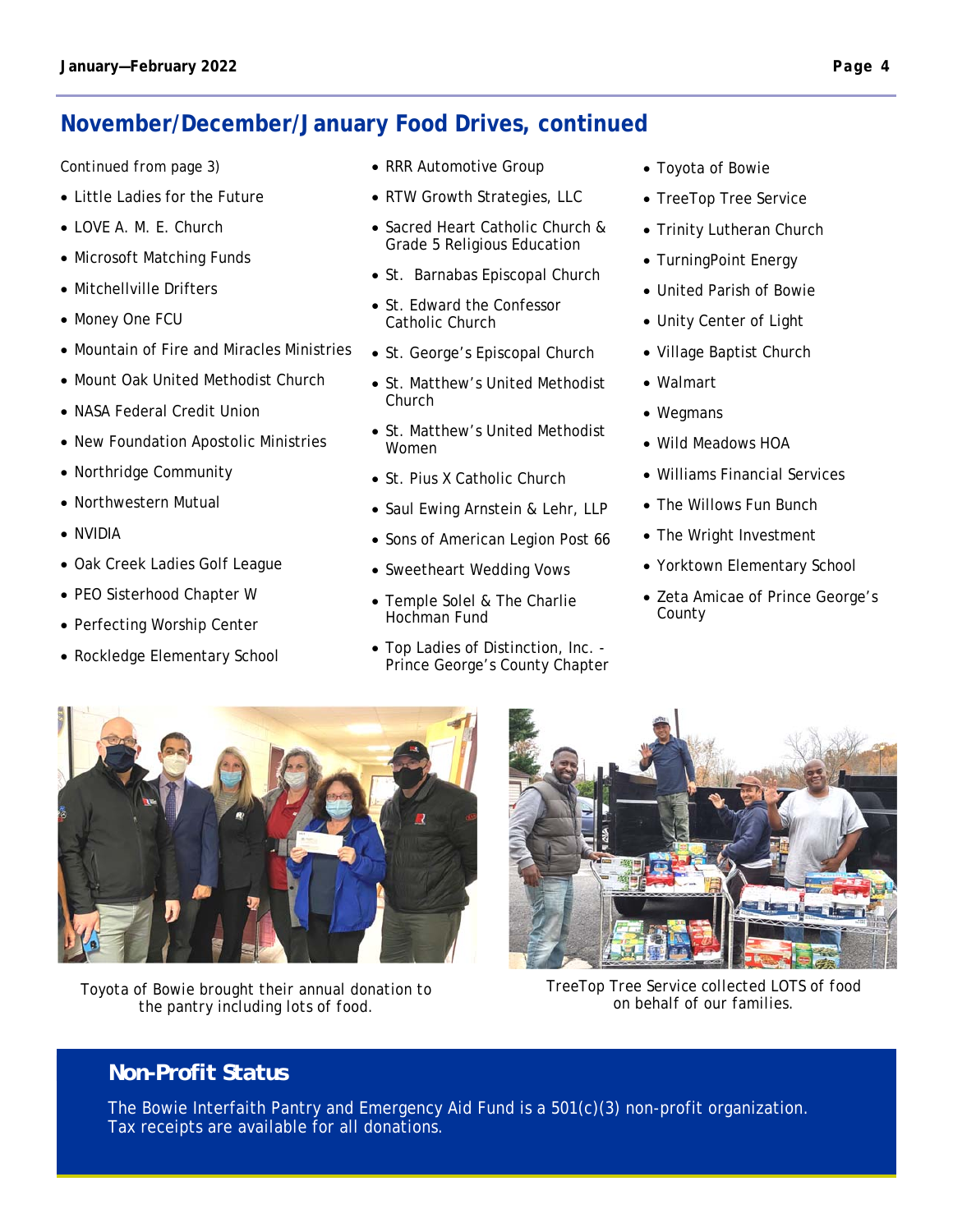*The Bowie VFD once again collected lots of food for the pantry during its annual Santa Rides. This year 74 full shopping carts were brought to the pantry—great job, everyone!* 

*The Willows Fun Bunch collected food, Heaven Sent Cupcakery brings more donations to the pantry! scarves, hats, and gloves for our families. Thank you so much for this annual donation.* 

**Scouting for Food Drive** 

The Scouts held their annual food drive in early November. We appreciate their efforts to collect food for our families and are grateful for their willingness to work with us during these difficult times. This year we asked them to sort through the donations offsite and bring them to us during our regular drop off times of M, W, F mornings.

Many thanks to Troops 403, 1283, 1688, 1040, and Pack 405 (our apologies if we missed anyone) and to all those who left donations for the scouts to pick up.





**EMS DEPARTMEN**